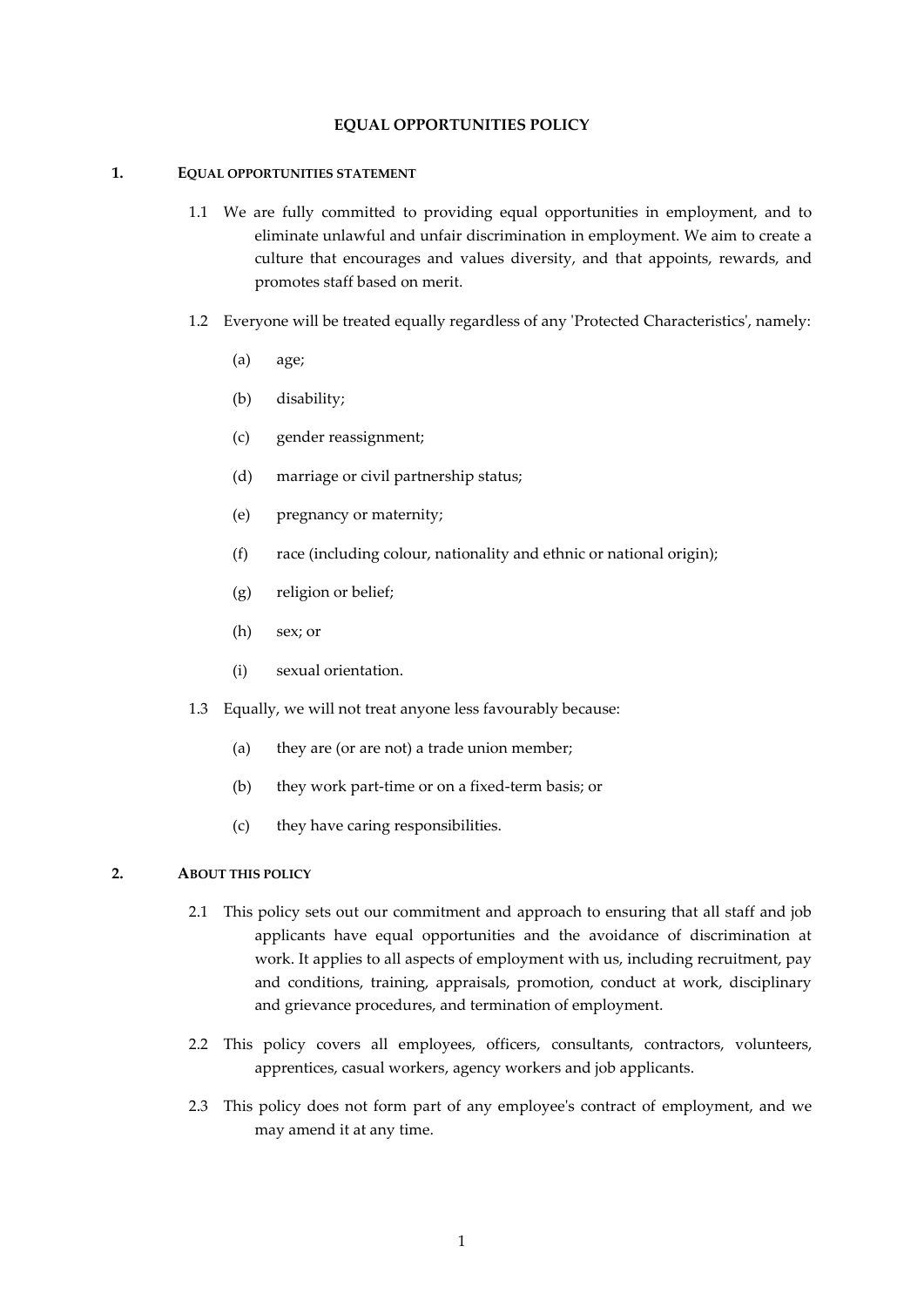2.4 This policy should be considered alongside other Company policies, such as those dealing with harassment and bullying, family leave (maternity, paternity, adoption, shared parental, parental), emergency time off for dependants, disciplinary and grievance.

## **3. RESPONSIBILITY**

- 3.1 Our board of directors have overall responsibility for the effective operation of this policy.
- 3.2 All managers must set an appropriate standard of behaviour, lead by example and ensure that those they manage adhere to the policy and promote our aims and objectives about equal opportunities.
- 3.3 All staff are responsible for ensuring that there is no discrimination in the workplace and for ensuring that this policy is applied on a day-to-day basis. All staff are also expected to apply the principles of equal opportunities and nondiscrimination in their interactions with customers, suppliers, business partners and visitors.
- 3.4 In certain circumstances, individuals can be personally liable for discrimination against a fellow colleague or a job applicant.

# **4. TRAINING**

- 4.1 All staff will receive appropriate training on equality and diversity.
- 4.2 We will ensure that managers and supervisors with responsibility for managing staff are provided with training on how to manage equality and diversity issues in the workplace.

### **5. DISCRIMINATION**

- 5.1 You must not unlawfully discriminate against or harass other people including current and former employees, job applicants, clients, customers, suppliers, and visitors. This applies in the workplace, outside the workplace (when dealing with customers, suppliers, or other work-related contacts), and on work-related trips or events including social events.
- 5.2 The following forms of discrimination are prohibited under this policy and are unlawful:
	- (a) **Direct discrimination:** treating someone less favourably because of a Protected Characteristic. For example, rejecting a job applicant because of their religious views or because they might be gay, or paying someone less because of their race or sex.
	- (b) **Indirect discrimination:** this involves treating a group of people in the same way in accordance with a provision, criterion or practice but in a way which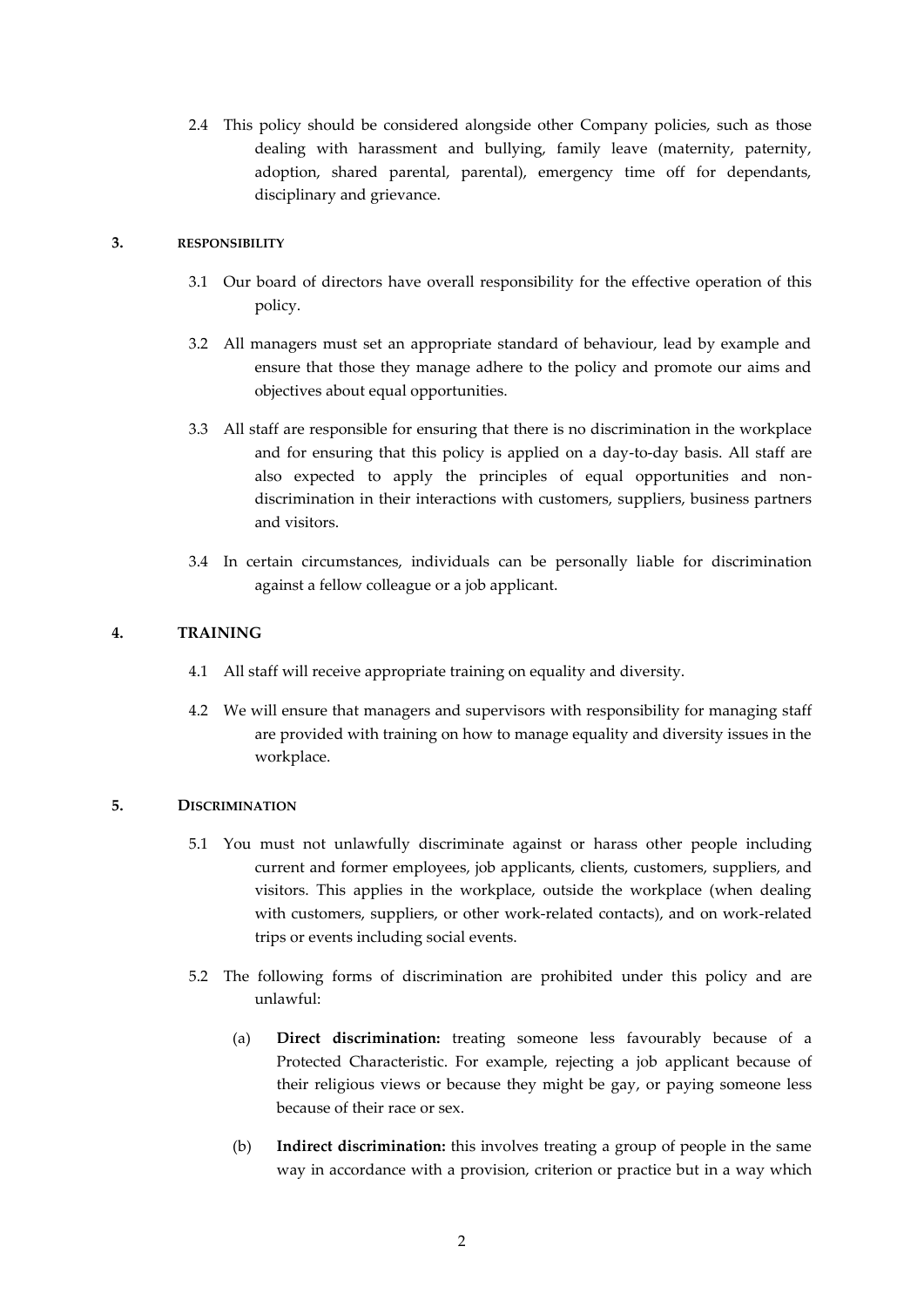adversely affects people with a particular Protected Characteristic more than others, and which is not justified. For example, requiring a job to be done fulltime rather than part-time would adversely affect women because they generally have greater childcare commitments than men. Such a requirement would be discriminatory unless it can be justified.

- (c) **Harassment:** this includes sexual harassment and other unwanted conduct related to a Protected Characteristic, which has the purpose or effect of violating someone's dignity or creating an intimidating, hostile, degrading, humiliating or offensive environment for them. Harassment is dealt with further in our Anti-harassment and Bullying Policy.
- (d) **Victimisation:** retaliation against someone who has complained or has supported someone else's complaint about discrimination or harassment. An example of this would be an employee being denied a reference by their manager because they had previously complained of discrimination.
- (e) **Disability discrimination:** this includes direct and indirect discrimination, any unjustified less favourable treatment because of the effects of a disability, and failure to make reasonable adjustments to alleviate disadvantages caused by a disability.

### **6. RECRUITMENT AND SELECTION**

- 6.1 Recruitment, promotion, and other selection exercises such as redundancy selection will be conducted based on merit, against objective criteria that avoids discrimination. Where appropriate, shortlisting should be done by more than one person and with the involvement of the Human Resources Department where possible.
- 6.2 Our recruitment procedures are reviewed regularly to ensure that individuals are treated based on their relevant merits and abilities.
- 6.3 Vacancies should generally be advertised to a diverse section of the labour market. Advertisements should avoid stereotyping or using wording that may discourage groups from applying.
- 6.4 We take steps to ensure that our vacancies are advertised to a diverse labour market.
- 6.5 Job applicants should not be asked questions which might suggest an intention to discriminate on grounds of a Protected Characteristic. For example, applicants should not be asked whether they are pregnant or planning to have children.
- 6.6 Job applicants should not be asked about health or disability before a job offer is made, except in the very limited circumstances allowed by law: for example, to check that the applicant could perform an intrinsic part of the job (taking account of any reasonable adjustments), or to see if any adjustments might be needed at interview because of a disability. Where necessary, job offers can be made conditional on a satisfactory medical check. Health or disability questions may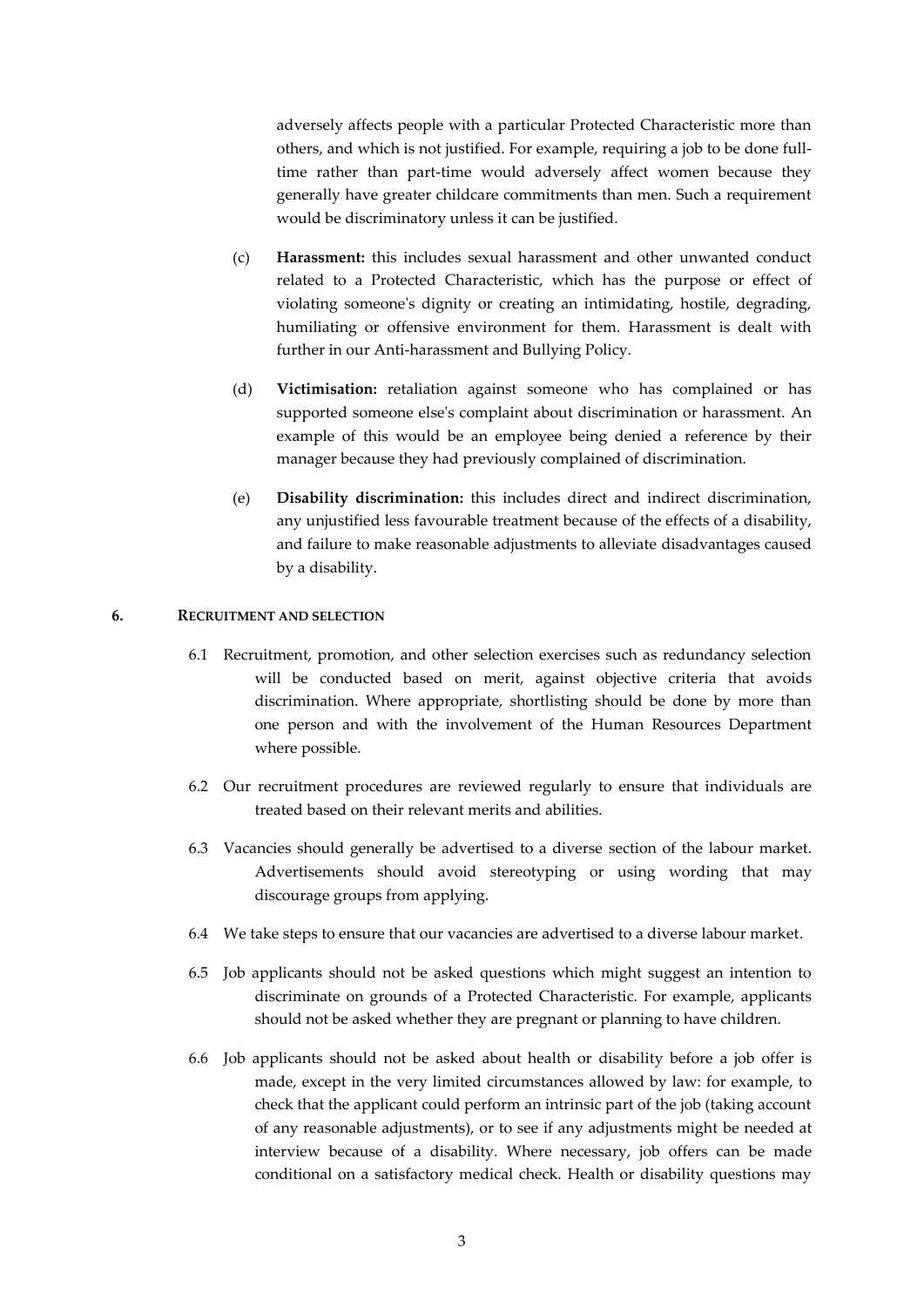be included in equal opportunities monitoring forms, which must not be used for selection or decision-making purposes.

- 6.7 We are required by law to ensure that all employees are entitled to work in the UK. Assumptions about immigration status should not be made based on appearance or apparent nationality. All prospective employees, regardless of nationality, must be able to produce original documents (such as a passport) before employment starts, to satisfy current immigration legislation. The list of acceptable documents is available from the Human Resources Department or UK Visas and Immigration.
- 6.8 To ensure that this policy is operating effectively, and to identify groups that may be underrepresented or disadvantaged in our organisation, we may monitor applicants' ethnic group, gender, disability, sexual orientation, religion, and age as part of the recruitment procedure. Provision of this information is voluntary, and it will not adversely affect an individual's chances of recruitment, or any other decision related to their employment. The information is removed from applications before shortlisting and kept in an anonymised format solely for the purposes stated in this policy. Analysing this data helps us take appropriate steps to avoid discrimination and improve equality and diversity.

### **7. TRAINING, PROMOTION AND CONDITIONS OF SERVICE**

- 7.1 Training needs will be identified through regular appraisals. You will be given appropriate access to training to enable you to progress within the organisation and all promotion decisions will be made based on merit.
- 7.2 Our conditions of service, benefits and facilities are reviewed regularly to ensure that they are available to all of you who should have access to them and that there are no unlawful obstacles to accessing them.
- 7.3 Workforce composition and promotions will be regularly monitored to ensure equality of opportunity at all levels of the organisation. Where appropriate, steps will be taken to identify and remove unjustified barriers and to meet the special needs of disadvantaged or underrepresented groups.

#### **8. TERMINATION OF EMPLOYMENT**

- 8.1 We will ensure that redundancy criteria and procedures are fair and objective and are not directly or indirectly discriminatory.
- 8.2 We will also ensure that disciplinary procedures and penalties are applied without discrimination, whether they result in disciplinary warnings, dismissal or other disciplinary action.

#### **9. DISABILITIES**

9.1 For the purpose of this policy, a disability is a physical or mental impairment that has a substantial and long-term effect upon a person's ability to carry out normal